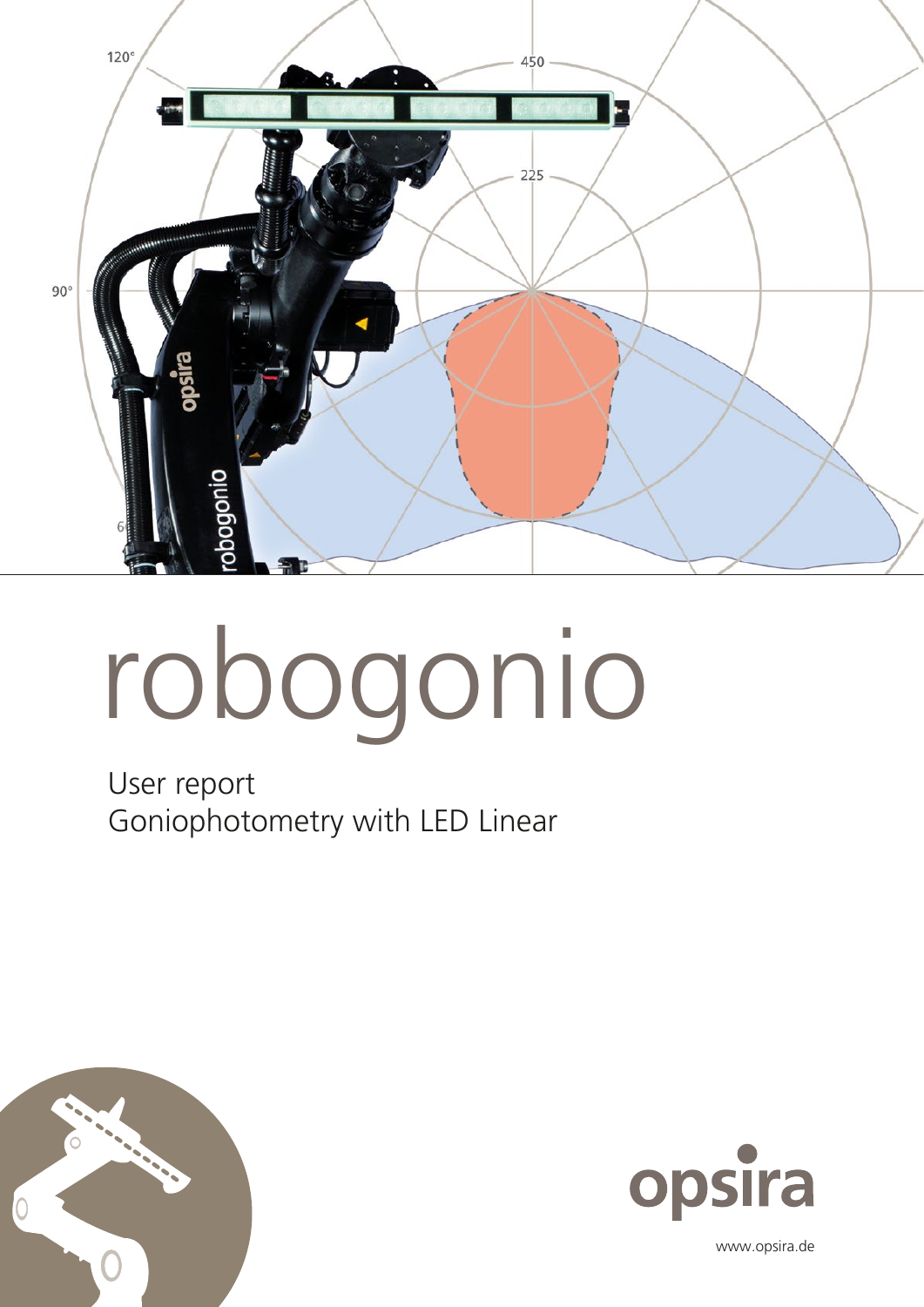

The LED market is fast-moving, and the trend goes to increasingly small luminaires with continuously improved optics. The light lab of LED Linear, the specialist for linear illumination systems, has been accredited by the DAkkS in acc. with DIN ISO/IEC 17025 since the middle of 2018 and is designed for precisely these challenges. Dino Iavarone, head of measuring technology, explains how LED Linear does it: "We use the most modern measuring technology. Also, the robogonio goniophotometer allows us to perform measurements very fast and precisely. Speed is worth real money nowadays." In addition, the colour spectrum and temperature can even be measured in the outmost angle of radiation. "Making these values quantifiable is becoming increasingly important in optics development." The product development at LED Linear profits from all these advantages just as much as smaller manufacturers without an accredited lab, because all services are also available to external customers.

## Planning stress tests for luminaires and optics: anything can be measured.

The aim of expanding photometry at LED Linear was to be able to thoroughly test light sources and optics. Cold, heat air humidity and temperature changes are simulated in climatic test chambers. Long-term tests are about service life predictions. The illuminants are operated for 10,000 to 15,000 hours at increased temperatures to be able to make substantive statements. "The stress tests are mainly about whether components can be improved and to see whether foils, adhesives and polyurethanes maintain their characteristics," says Iavarone. "We perform these tests with all new developments, but we also regularly test our standard products to determine possible error sources."

The light lab, accredited in accordance with DIN ISO/IEC 17025, is also equipped with the robogonio goniophotometer by opsira and an Ulbricht sphere. The Ulbricht sphere provides the luminous flux or  $R_a$  and the spectral radiant power. The robogonio provides the light distribution curve up to gamma =  $120^\circ$ , the luminous flux and the angular dependent colour coordinate-specific values. The photometric results are provided as IES or EULUMDAT files. "That's all a light lab has to be able to do," notes Iavarone. "What's exciting on the one hand is that the robogonio works completely different than a mirror goniometer and allows significantly faster precise measurements. On the other hand, we have a measuring option for the coffee spots problem that paves the way to the perfect optic."

## Compact, fast, nonconformist: What a goniophotometer can do.

Mirror goniometers are still frequently used, but since the market introduction of the robogonio in 2012, different photometry manufacturers have developed robot solutions. "We have been working with opsira for the past five years," says Iavarone. "The measuring technology is often comparable, but the companies differ. opsira's support is fast and competent and we pursue a reasonable exchange. Besides the good product, this is a huge benefit." For this reason, LED Linear relied on the certification for measurements in accordance with DIN EN 13032-4 being possible with the goniophotometer by opsira, and this trust has paid off.

Since then, the company has been profiting from various advantages that are interesting for internal development and external customers. While a mirror goniometer requires a very large, very high room and moves around the luminaire, the robogonio moves the luminaire. "So we only need a long, narrow room at whose end the detector records the measuring values." The consequence: the light distribution curve is measured at a speed that cannot be realised with a mirror goniometer. Valid results are thus available faster and the development process speeds up. "With the rapid developments nowadays, this is a giant advantage," says Iavarone.

Another central aspect is a measurement that is designed to remove coffee spots. In combination with a spectral measuring head, luminaires can also be tested in the outmost angle of radiation. "The trend goes towards increasingly smaller luminaire dimensions, which is why it becomes increasingly challenging to achieve a homogeneous light distribution." Measurements of the colour spectrum and temperature allow us to quantify errors and compare these with the target value. "We use a lot of computer simulations in optics development. These become significantly more accurate when fed with precise values," notes Iavarone. "As this will become increasingly important in the future, it is important for us to make sure that our lab is ready for this trend."